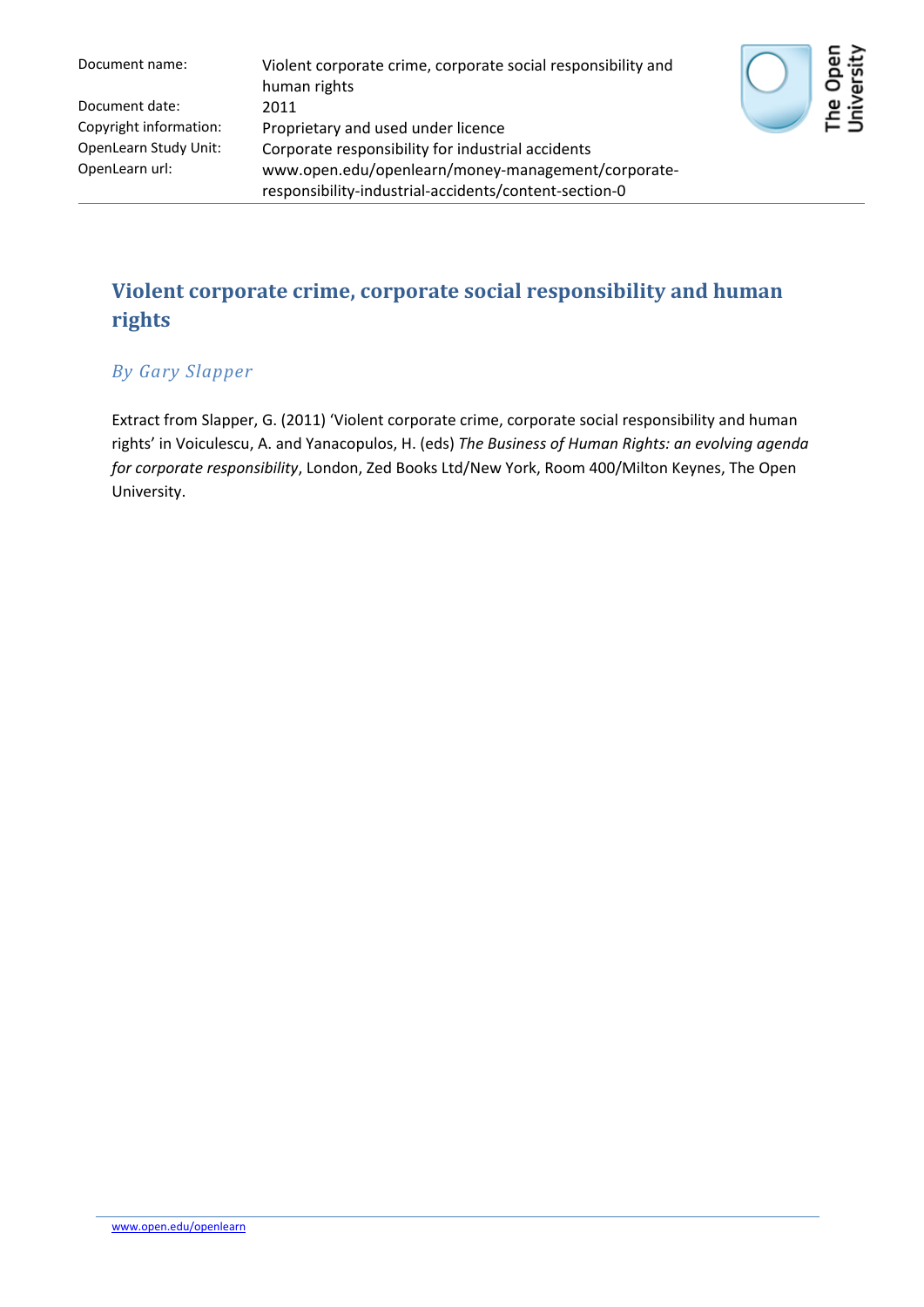## **The UK Corporate Manslaughter and Corporate Homicide Act 2007**

To examine and explore the issues related to prosecuting organisations for homicide (a general legal term for killing), this section will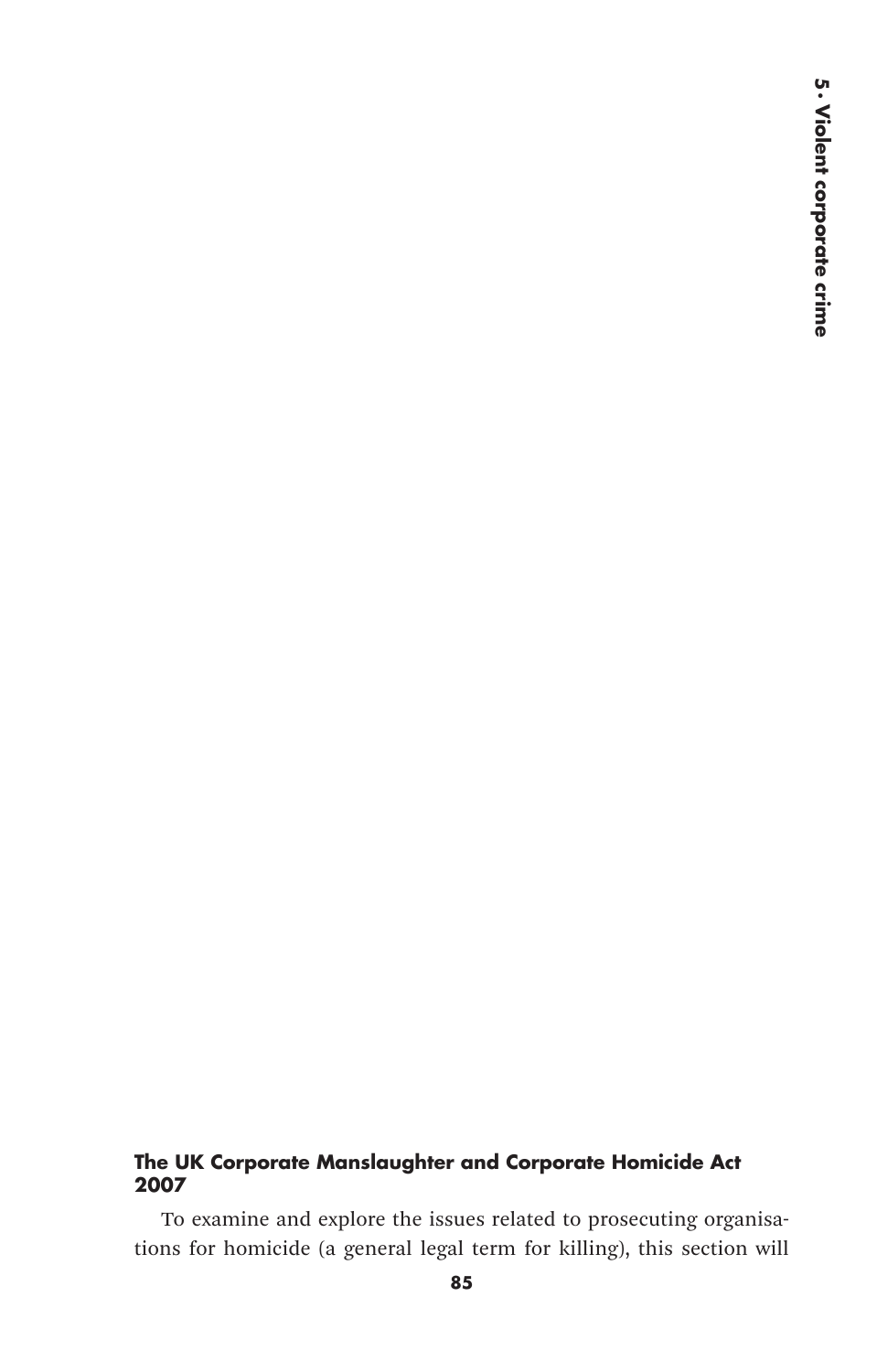focus on a relatively new law, most of which came into force in 2008 in the UK. It is the most recent type of dedicated legislation on this theme in the world.16 A corporation was prosecuted in the United States as far back as  $1904$ ,<sup>17</sup> and France enabled corporations to be prosecuted for any crime from January 2006. The UK law, however, digests most of the issues encountered in other jurisdictions. I shall examine key elements<sup>18</sup> of the Corporate Manslaughter and Corporate Homicide Act 2007 and evaluate its potential for being adopted or adapted in other jurisdictions. Is this law likely to improve the social responsibility of corporations?19 Before turning to the working of the Act, it is helpful to note something of the legislation's genesis. The Act resulted from a decade of governmental consultations with industry, commerce and legal reform groups.

The story might begin, though, with the case of Glanville Evans. On 5 July 1964, Mr Evans, a twenty-seven-year-old welder, was killed when the bridge at Boughrood that he was demolishing collapsed and he fell into the River Wye. The company that employed him had evidently been reckless in instructing him to work in a perilous way, but an attempt to convict it for manslaughter at Glamorgan Assizes at Cardiff failed on the merits of the case. Nonetheless, Mr Justice Streatfeild fully accepted the propriety of the charge of corporate manslaughter against Northern Strip Mining Construction Co. Ltd.20 Notwithstanding this imaginative precedent,<sup>21</sup> the offence was rarely prosecuted in subsequent decades.

At common law, it was very difficult to convict companies, even when there had been public outrage at the gross negligence involved in a disaster (Home Office 2000: 3). This was because, in order to convict a company, it was necessary to find at least one director or senior member in whom all the legally required blame could be located. The doctrine, known as the 'identification principle', required the discovery of someone whose will could be identified as that of the company's and in whom all fault lay. As companies commonly have responsibility for matters related to safety distributed across more than one directorial portfolio, getting a conviction was difficult. Everyone with apparently relevant responsibility claimed to know only a fragment of a danger that materialised and killed people. It was not permissible to incriminate the company by aggregating the fragmented faults of several directors.<sup>22</sup>

The relatively new Corporate Manslaughter and Corporate Homicide law aims to criminalise corporate killing without the need to demonstrate that the entire guilt could be found in at least one individual. If a company can enjoy benefits by virtue of being an aggregate of people, it should be able to take the blame, in aggregate, if its corporate conduct